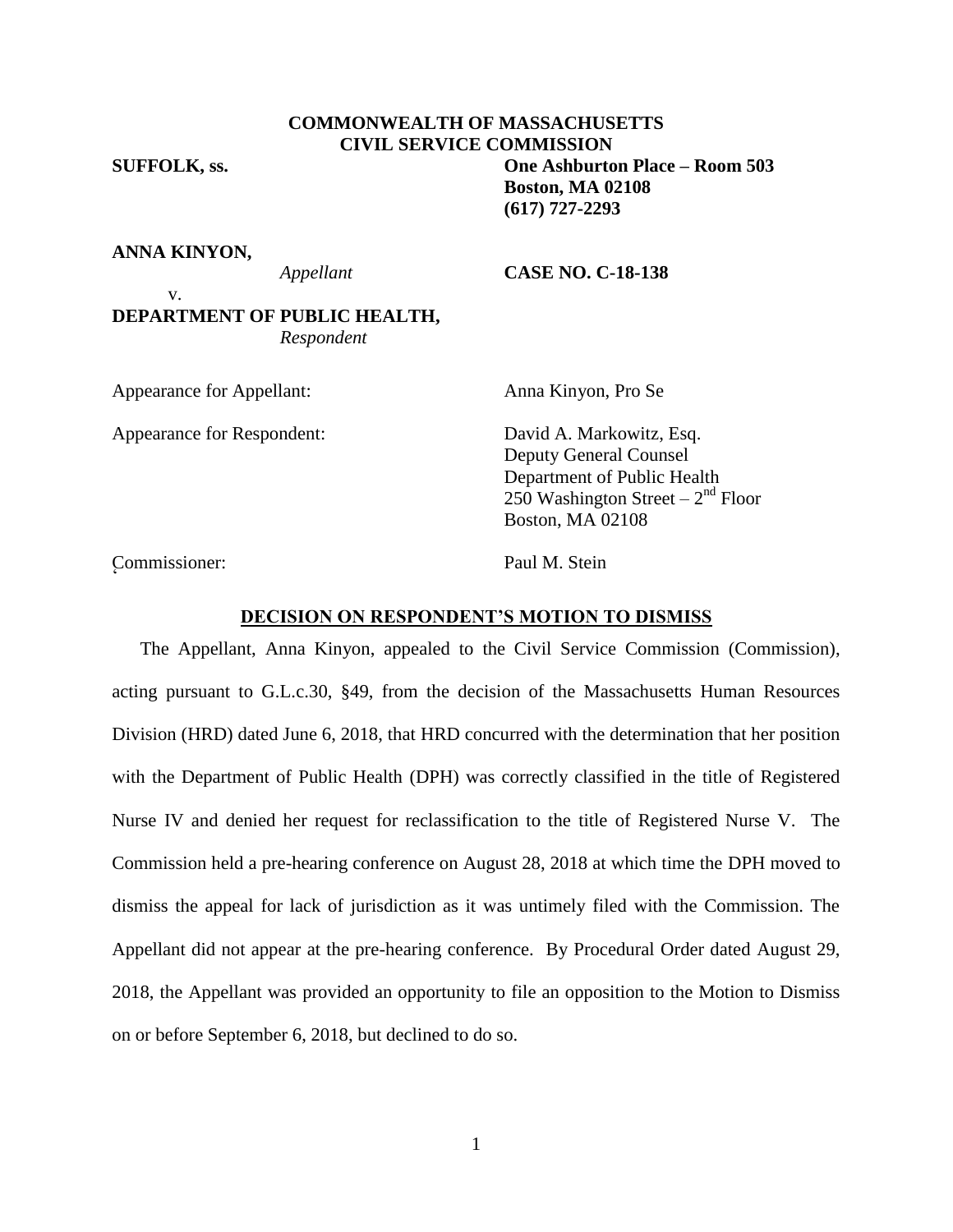### **FINDINGS OF FACT**

Based on the submissions of the parties, I find the following material facts are not disputed:

1. The Appellant, Anna Kinyon, is employed as a Registered Nurse IV at the Tewksbury Hospital within the Department of Public Health (DPH). (*Claim of Appeal; Motion to Dismiss*)

2. On or about June 6, 2018, Ms. Kinyon received a letter of that date from HRD informing her that HRD had reviewed her request for reclassification and had determined that she was properly classified as a Nurse IV and denied her request for reclassification to the higher title of Nurse V. *(Claim of Appeal; Motion to Dismiss)*

3. On August 2, 2018, the Commission received Ms. Kinyon's appeal from HRD's June 8, 2018 decision, which appeal was dated July 30, 2018 and mailed to the Commission with a postmark dated July 31, 2018. (*Claim of Appeal; Motion to Dismiss)*

4. HRD's June 6, 2018 letter, among other things, specifically notified Ms. Kinyon of her right to appeal to the Commission and noted that the Commission's form for filing a reclassification appeal should be used and that "CSC filing requirements are indicated on the reclassification form, so it is important that you obtain a copy of this form before filing your appeal." (*Claim of Appeal*)

5. The Commission's reclassification appeal form states, in boldface type, that the appeal form must be delivered to the Commission or mailed with a postmark dated "**within thirty (30) calendar days of receiving the denial letter from HRD**." (*Claim of Appeal*)

### *Analysis*

The undisputed facts, viewed in a light most favorable to Ms. Kinyon, establish that she was informed of HRD's denial of her reclassification request on June 8, 2018. Her appeal was filed on July 31, 2016. Pursuant to the Commission's rules, and as stated on the Commission's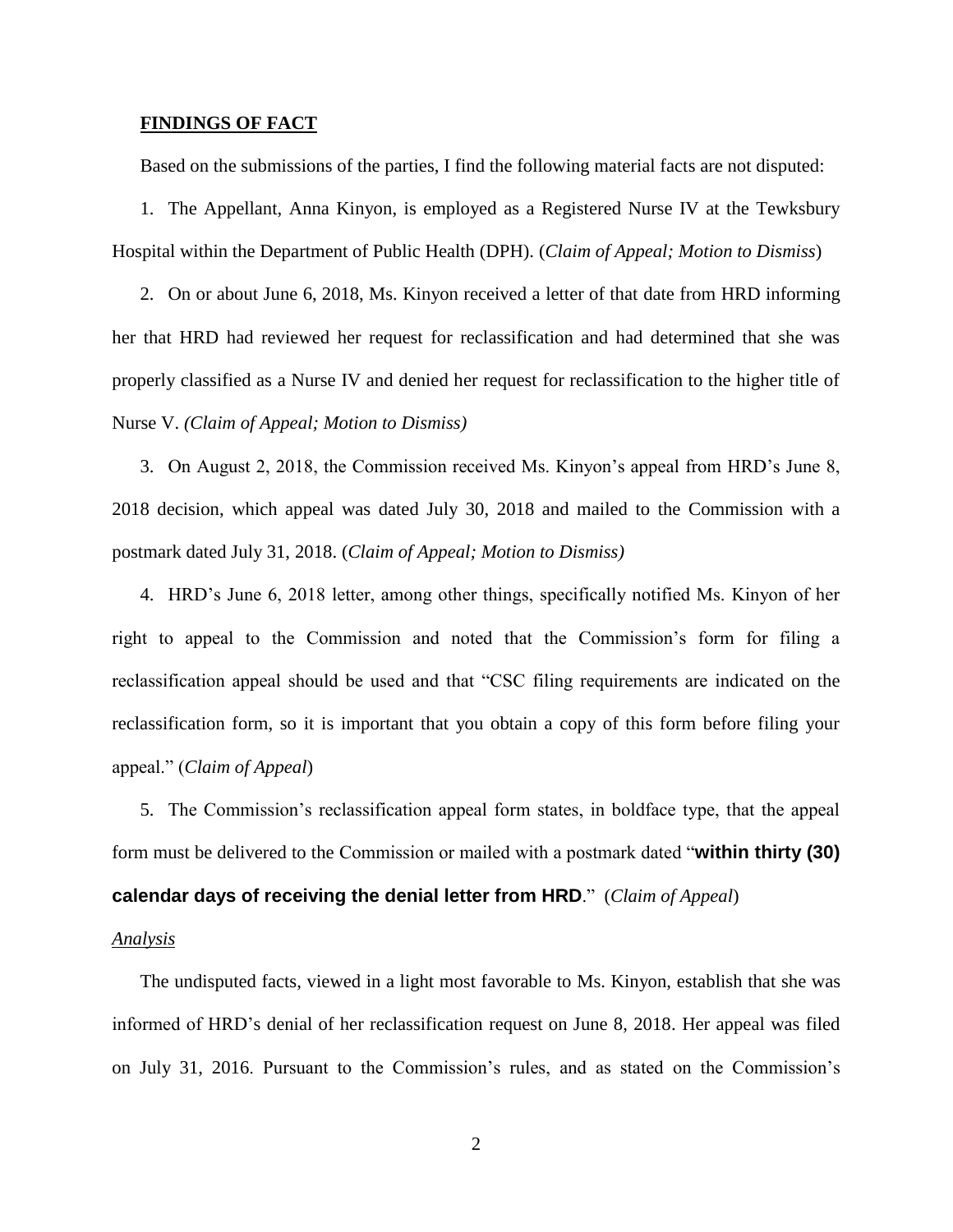reclassification appeal form, a reclassification appeal to the Commission must be filed within 30 days of the receipt of notice of the action of HRD. 801 C.M.R. 1.01(6)(b). Thus, Ms. Kinyon's appeal here was filed more than 24 days late.

The period within which a candidate must appeal to the Commission after receipt of notice of the "action or inaction" that the candidate contends was an unlawful violation of his or her civil service rights is a jurisdictional matter that the Commission has strictly enforced. See, e.g., Kelley v. City of Boston Fire Dep't, 29 MCSR 176 (2016); Armano v. City of Lawrence, 28 MCSR 599 (2015); Lane v. Newbury Police Dep't, 28 MCSR 587 (2015); Walker v. City of New Bedford, 26 MCSR 398 (2013); Allen v. Taunton Public Schools, 26 MCSR 376 (2013); Mercedes v. Springfield Housing Auth., 26 MCSR 16 (2013); Pugsley v. City of Boston, 24 MCSR 544 (2011); Murzin v. City of Westfield, 24 MCSR 610 (2011); Kearney v. Department of Conservation and Recreation, CSC No. G2-09-324 (2010) (unpublished).

### **CONCLUSION**

In sum, for the reasons stated herein, the Commission lacks jurisdiction to hear this appeal.

The Motion to Dismiss is hereby *granted* and the appeal of Anna Kinyon, is *dismissed.*

Civil Service Commission */s/Paul M. Stein*  Paul M. Stein, Commissioner

By vote of the Civil Service Commission (Bowman, Chairman; Camuso, Ittleman, Stein and Tivnan, Commissioners) on November 8, 2018.

Either party may file a motion for reconsideration within ten days of the receipt of this Commission order or decision. Under the pertinent provisions of the Code of Mass. Regulations, 801 CMR 1.01(7)(l), the motion must identify a clerical or mechanical error in this order or decision or a significant factor the Agency or the Presiding Officer may have overlooked in deciding the case. A motion for reconsideration does not toll the statutorily prescribed thirty-day time limit for seeking judicial review of this Commission order or decision.

Under the provisions of G.Lc.31, §44, any party aggrieved by this Commission order or decision may initiate proceedings for judicial review under G.L.c.30A,§14 in the superior court within thirty (30) days after receipt of this order or decision. Commencement of such proceeding shall not, unless specifically ordered by the court, operate as a stay of this Commission order or decision. After initiating proceedings for judicial review in Superior Court, the plaintiff, or his / her attorney, is required to serve a copy of the summons and complaint upon the Boston office of the Attorney General of the Commonwealth, with a copy to the Civil Service Commission, in the time and in the manner prescribed by Mass. R. Civ. P. 4(d).